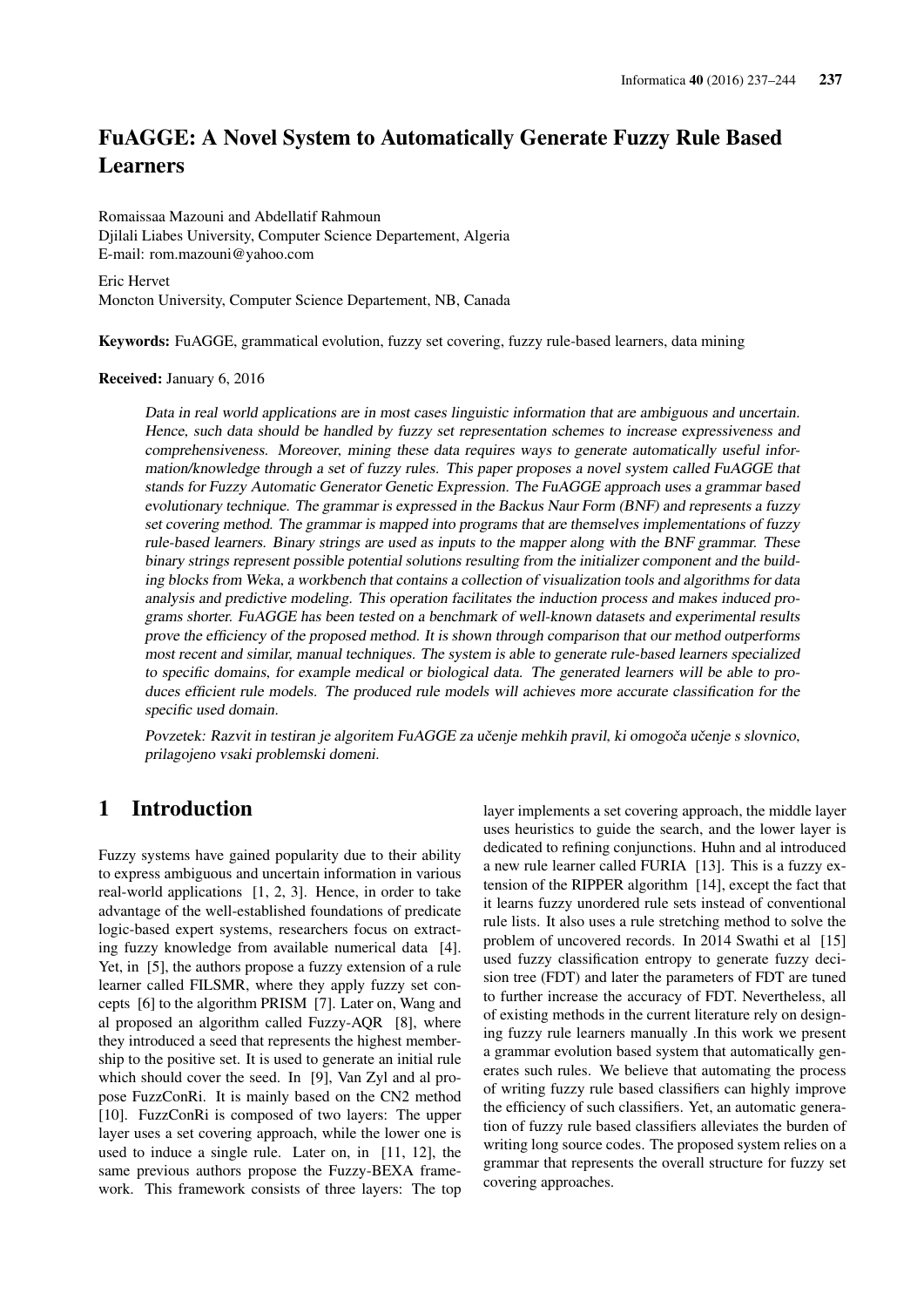The paper is composed of six sections in addition to the above introduction: Section 2 describes the Grammatical Evolution method. Section 3 describes the fuzzy rule-based classifiers and their features. Section 4 illustrates the automatic generation of fuzzy rule learners. Section 5 offers a description of how the system automatically generates rulebased learners. Section 6 presents the results obtained with the proposed system, and finally section 7 concludes the paper.

## 2 Grammatical evolution

Grammatical Evolution is a special case of grammar-based genetic programming that uses a mapping procedure between the genotypes and the phenotypes of individuals [16]. Grammatical evolution can generate complete programs in an arbitrary programming language using populations of variable-length binary strings. These computer programs are solutions to a given problem [17, 18]. When using Grammatical Evolution to generate solutions to a given problem, there is no need to pay attention to the genetic operators and how they are implemented: Grammatical Evolution ensures the validity of the generated programs for free. As described in [19], Grammatical Evolution applies concepts from molecular biology to the representational power of formal grammars [20]. The genotypephenotype mapping in Grammatical Evolution has the advantage, over solution trees used in traditional Genetic Programming, to allow operators to act on genotypes. By analogy to biological DNA, a string of integers that represents a genotype is called a chromosome, and the integers that compose a chromosome are called codons. A Backus Naur Form grammar definition must be introduced prior to using Grammatical Evolution to solve a given problem. This grammar describes the output language produced by the system in [21, 22], and is used along with the chromosomes in the mapping process, which consists of mapping non-terminals to terminals, and completed through converting the binary string data structure into a string of integers, which is finally passed from the genetic algorithm on to the Grammatical Evolution system. The string of integers then goes through a translation process, where rules of the BNF grammar are selected. The production rules, which can be considered equivalent to amino acids in genetics, are combined to produce terminals, which are the components making up the final program. One problem that can occur when mapping binary strings is the production of short genes, meaning we run out of genes, but there are still some non-terminals to map. A solution to this issue is to wrap out the individuals, and to reuse the genes. A gene can be used several times in the mapping process. It is also possible to declare some individuals as invalid by penalizing them with a suitable harsh fitness value. The rules selection is performed by using the mod ulo operator, and every time a codon (an integer) is read, it is divided by the number of the rule's choices. The remainder of this division is the number of the rule to be selected. Grammatical Evolution can be used to automatically generate fuzzy classifiers by using a grammar that represents the overall structure of these fuzzy classifiers. The initial population which is a group of individuals (integer arrays) is used along with the grammar in the mapping process. The GE Mapper produces phenotypes (fuzzy classifiers) which are evaluated using the fitness function. Phenotypes go through an evolution process in the Search Engine until a stopping criterion is met and a best fit fuzzy classifier is found. The different modules of the whole Grammatical Evolution approach are illustrated in Fig. 1.

## 3 Fuzzy rule induction

One of the main and most studied tasks of data mining is classification, which aims at predicting to which class belongs a certain element according to any given classification model. The classification model can be a set of decision rules extracted, using a given dataset, and which represents local patterns of a model in this dataset. Decision rules can be extracted from other knowledge representations such as Decision Trees [23]. Moreover, they can be drawn out directly from the training set, or may also be induced by using evolutionary algorithms, more specifically, genetic algorithms or genetic programming. Fuzzy set theory lead researchers to look for fuzzy alternatives for data mining problems such as fuzzy induction learners, fuzzy decision trees, and fuzzy clustering. The present work focuses on the sequential covering rule induction paradigm. The fuzzy version of the sequential covering paradigm is called fuzzy set covering. The proposed idea is to train one rule at a time, remove the examples it covers, and repeat the process until all data is fully covered, as described in [24]. There are plenty of proposed algorithms that follow the fuzzy set covering paradigm. These algorithms usually differ in some components such as the search mechanisms [25]. There are three different search strategies: The bottom-up one starts with a random sample from the dataset, then generalizes it; The top-down strategy starts with an empty rule, then specializes it by adding preconditions to it; Finally the bidirectional strategy, which is the least common one, allows to either generalize or specialize the candidates. There are also two different categories of search methods. The most used ones are the greedy method (ex: FILSMR [7]) and the beam method (ex: FuzzConRi [9], FuzzyBEXA [12]). Covering algorithms have different ways to evaluate rules. Some of the existing methods are: The fuzzy entropy (ex: fuzzy ID3 [26]), the Laplace estimation (ex: Fuzzy- BEXA [12], FuzzConRi [9]), the Fuzzy Bexa framework (fuzzy purity, the fuzzy ls-content and fuzzy accuracy function), and the fuzzy info gain (ex: FILSMR [6], Fuzzy-AQR [8]). The final component that differentiates covering algorithms is the pruning method, which consists in handling over fitting and noisy data. There are two types of pruning: pre-pruning that deals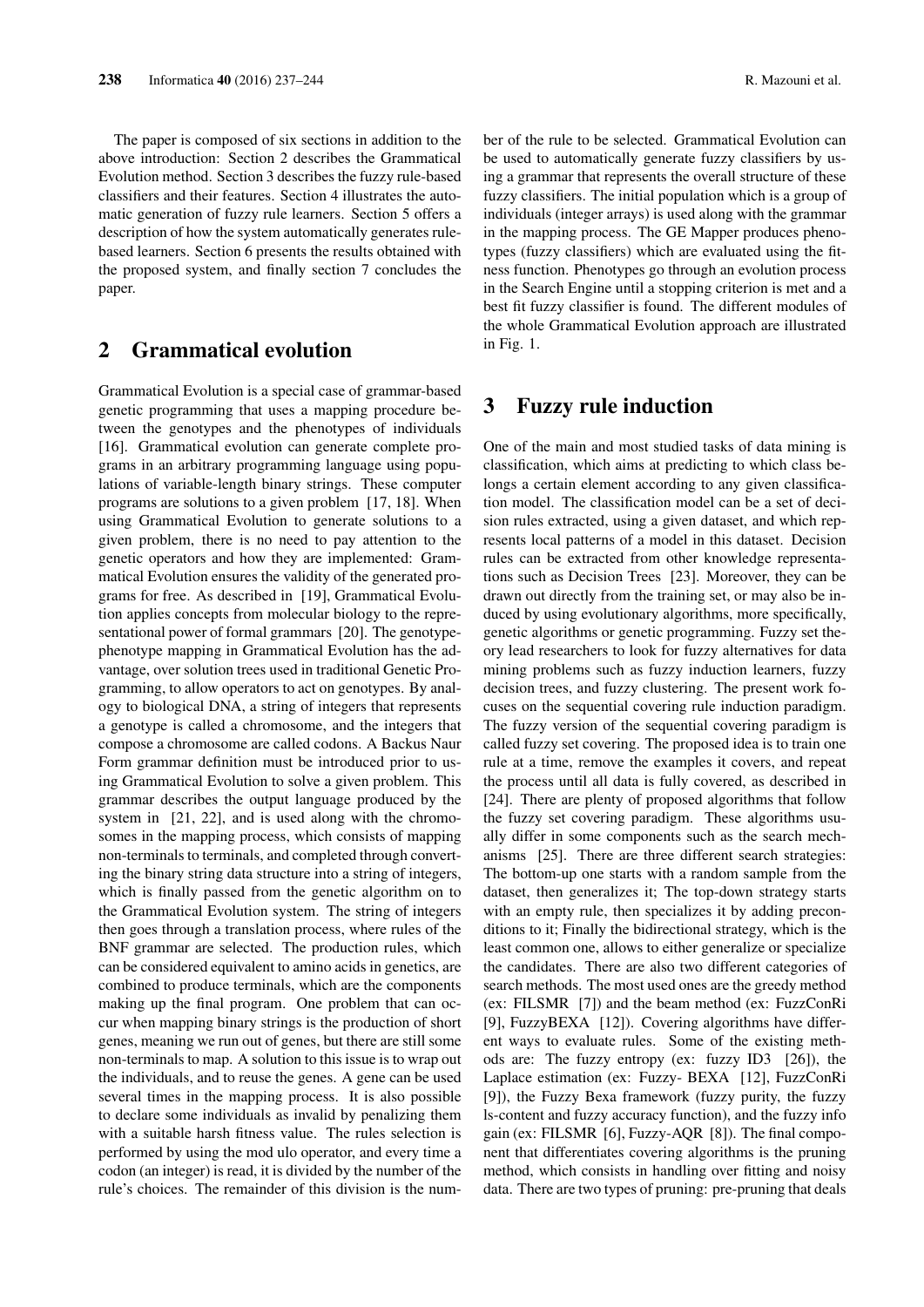

Figure 1: Grammatical Evolution Modules

with over fitting and noisy data, and post-pruning that deals with rejection and conflicts in order to find a complete consistent rule set. Pre-pruning offers the ability to obtain a high-speed model, while post-pruning helps getting simpler and more accurate models. The grammar we use is a context-free grammar in Backus Naur form that contains all elements necessary to build a basic fuzzy rule learner, following the fuzzy set covering paradigm. It contains 19 production rules, each one representing non-terminal symbols, and 40 terminal symbols describing the elements. The grammar produces fuzzy rule set without any specific order needed when applying them. This process provides different initialization, refinement, and evaluation techniques.

## 4 Automatic generation of fuzzy rule learners

To build a system that is able to generate fuzzy rule-based learners, we used a context-free grammar that represents the whole structure of the sequential fuzzy set covering paradigm (Fig. 2). This grammar was built after reviewing different fuzzy rule set inducers in the existing literature. It contains 19 rules and 40 terminals, where each terminal stands for a building block performing an action. Algorithm 1 illustrates the building block represented by the terminal Include1Selector in the rule number 11 in the grammar. It is worth mentioning that this method is the first one quoted in the literature that automatically generates a fuzzy rule induction algorithm. To do this, we put in place a grammar evolution scheme. The decision rules model has been selected on the basis of intuitiveness and comprehensiveness. In the following section, we propose a system that combines Grammatical Evolution with a context-free grammar, in order to generate code fragments possessing the ability to generate accurate, noise-tolerant, and compact decision fuzzy rule sets.

| Algorithm 5 Include1Selector (rule R). |  |
|----------------------------------------|--|
|                                        |  |

- 1: refinements =  $\emptyset$
- 2: for  $i = 0$  to  $i <$  numberAtt do 3: for for  $j = 0$  to  $j <$  numberVal( $Att_i$ ) do 4: newAntecedant = R U  $(Att_i, Val_j)$ 5: refinements = refinements U newAntecedant 6: end for 7: end for 8: return refinements

#### 4.1 Proposed system: FuAGGE

The suggested method includes five main components. To start, all what we need is a grammar that represents the overall structure of all manually designed fuzzy rule learners that obeys to the fuzzy set covering technique. We use some building blocks from Weka, which is a workbench that contains a set of visualization tools and a set of algorithms for data analysis and predictive modeling. This step will help reading the dataset files, and testing the newly generated rule based learners. It might be seen as "code reusing". We also need some machine learning datasets in order to train and test the newly generated learners. The datasets we used were taken from the UCI machine learning repository [27]. Indeed, we need several and various datasets, so that when fuzzy rule learners (candidate solutions) are trained, these are not tailored to a specific domain. Finally, we have to take care of the mapper of the Grammatical Evolution [17], modified in such a way that when it reads terminals, pieces of Java code representing these terminals actions are generated. At this stage, we used the GEVA framework to implement the whole system [18]. The most important component of our system is the mapper, which must have the ability to read the integer values from the chromosomes / candidate solutions that are called in this paper the FuAGGE classifiers. Then, we had to choose the appropriate corresponding rule to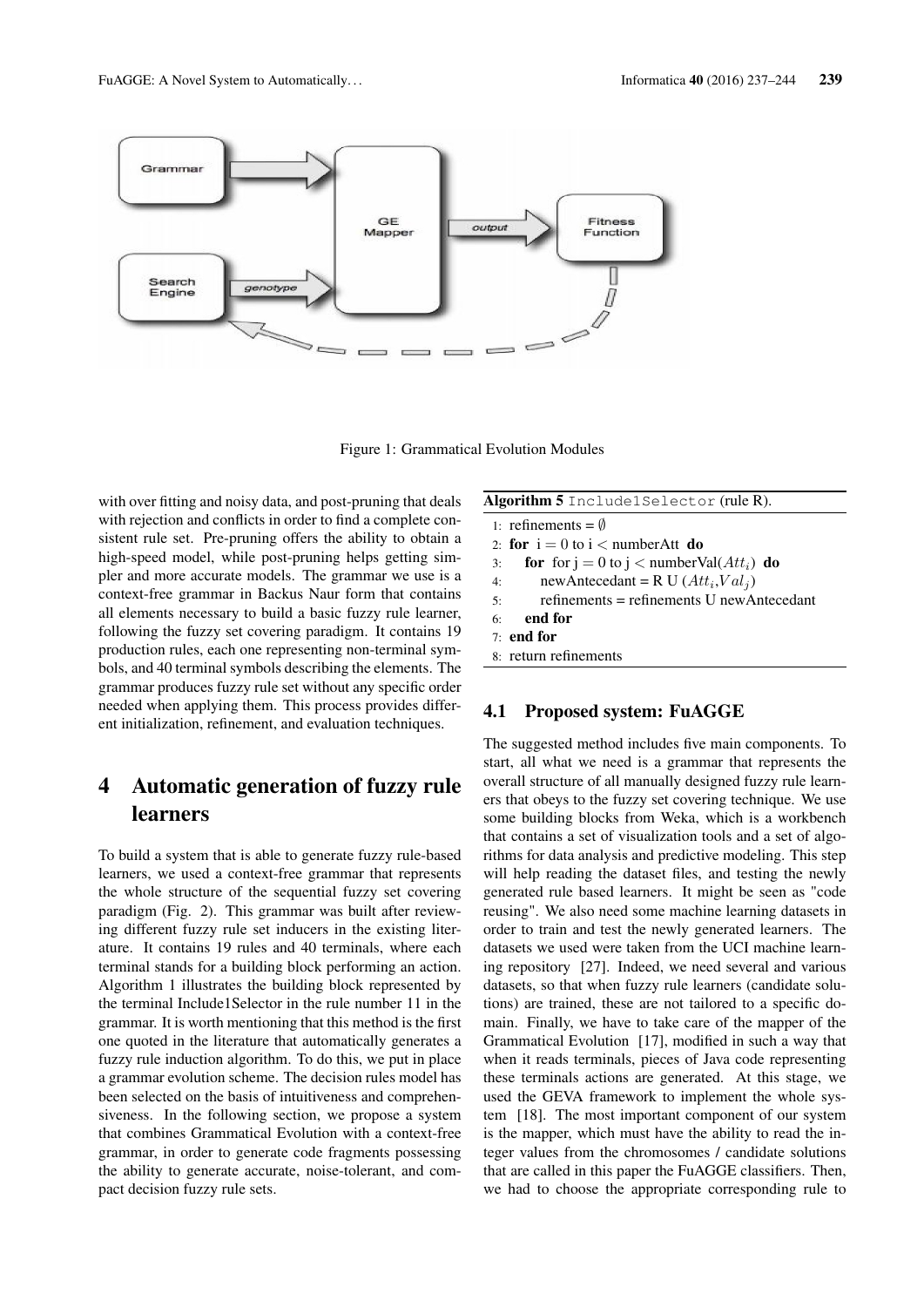a given non-terminal, import some of the already coded Weka building blocks, and insert them along with the terminals corresponding to Java code into the Java class that builds the new FuAGGE classifier. Fig. 2 represents the whole system and its modules. Individuals in this system are represented as integer arrays that are to be mapped to the fuzzy rule learners. Every array is read one integer at a time [28], and every integer is divided by the number of choices of the current rule. The number of the rule to be chosen and applied next is the remainder of the division (Eq. 1), where N is the currently read integer, Nc is the number of choices of the next rule to apply, and Idrule is the identifier of the rule selected by the mapper. This rule will be mapped into Java code (Fig. 3).

$$
N \bmod N_c = Id_{\text{rule}} \tag{1}
$$

When using Grammatical Evolution to solve a given problem, we need a measure that favors the selection of the best individuals among a population of possible solutions. The metric, also called the fitness function, used in this work to evaluate the FuAGGE classifiers generated during the evolution process, is the accuracy method. After the initialization of the first population, individuals go through the mapping process and are integrated into Java programs (FuAGGE classifiers), which are the actual classifiers that need to be compiled and executed (trained and tested) using different datasets. Each fuzzy rule learner has a set of different accuracies accuracy per dataset). The average of all these accuracies is used as the classifiers overall accuracy, so we are able to compare the different FuAGGE classifiers over a population. The following equation defines the overall accuracy of a FuAGGE classifier in a given population. acci;j represents the accuracy of the FuAGGE classifier i using the dataset j, and h is the number of datasets:

$$
f(i) = \frac{\sum_{j=0}^{h} acc_{ij}}{h}
$$
 (2)

When using Grammatical Evolution, we do not need to check the off-springs generated after a mutation or a crossover operation, because the genetic operators are applied on genotypes: Since these are represented by integer arrays, a crossover or a mutation operation over them generates the same type of arrays, which are then mapped using the grammar. This might not be always the case if we were using the Context Free Grammar Genetic Programming method, because the genetic operators are applied on the phenotypes (syntax trees), and this may generate unsuitable off-springs.

## 5 Experimental results and discussion

Three components are needed so that the system can start the evolution process: The grammar introduced in section. 4, the meta datasets, and finally the Grammatical Evolution parameters. The parameters have been set as follows: the number of generation has been set to 60, the population size to 150, the mutation probability to 1%, the crossover probability to 80%, and the selection method is the tournament selection with generational replacement. We should note here that all these parameters have been fixed empirically after that we analyzed a certain number of trials and experimentations.

In order to evaluate the newly generated fuzzy learners, we computed the accuracies of two manually designed fuzzy rule learners using all ten datasets. The last column of Table 1 reports accuracies of the new generated fuzzy learners (FuAGGE classifier), while the remaining columns shows the accuracies of the two manually designed classifiers (Furia, Fuzzy CN2). The upper six rows reports the accuracies of the fuzzy rules sets generated by the FuAGGE-classifier, and the two baseline ones show the accuracies using only the meta-training set (each row represents the test accuracy of a single set from the meta training set). These accuracies are reported here to show the success of the training phase, while the lower four rows of the table show the predictive accuracies of the FuAGGEclassifier for sets that were part neither of the training, nor of the validation phase.

After the grammar has been created, the data prepared, and the implementation and testing phases launched, the system proved its ability to produce rule learners that are competitive with manually designed learners. We can clearly see the performance of these formers in Table 1. We should clarify that these accuracies were calculated by averaging the accuracies of the fuzzy rule model generated by the FuAGGE-classifier for each test set over the 10 iterations of the 10-fold-cross-validation method used during experiments. This also applies to the rest of the benchmark rule based learners used for purpose of comparison. It is worth mentioning that in Table 1, the new generated fuzzy learners has almost the same results as the other methods, and if we compare only the baseline methods with each other's we can clearly notice that the Fuzzy CN2 records 5 wins over 1 for Furia even though Furia is more sophisticated: It uses a growing, pruning and optimization phase just like the crisp version RIPPER and a fuzzy rule stretching method. Now if we look at the FuAGGE-classifier accuracies, we can notice how close these accuracies are to the baseline algorithms accuracies, which is very interesting due to the fact that the FuAGGE-classifier is automatically generated, and this removes a great deal of human time coding tasks. Human designers can easily go wrong when parameterizing an algorithm during the design process, contrariwise the chance of having wrong parameters when using automatic evolution of algorithms is very low. The last four rows show that the FuAGGE- classifier records 1 win against the baseline classifiers (Puba), and an equality with Fuzzy CN2 (Haberman). For the Ion dataset, the FuAGGE results are very close to the best accuracy (90.38% versus 91.17%). These results prove that the pro-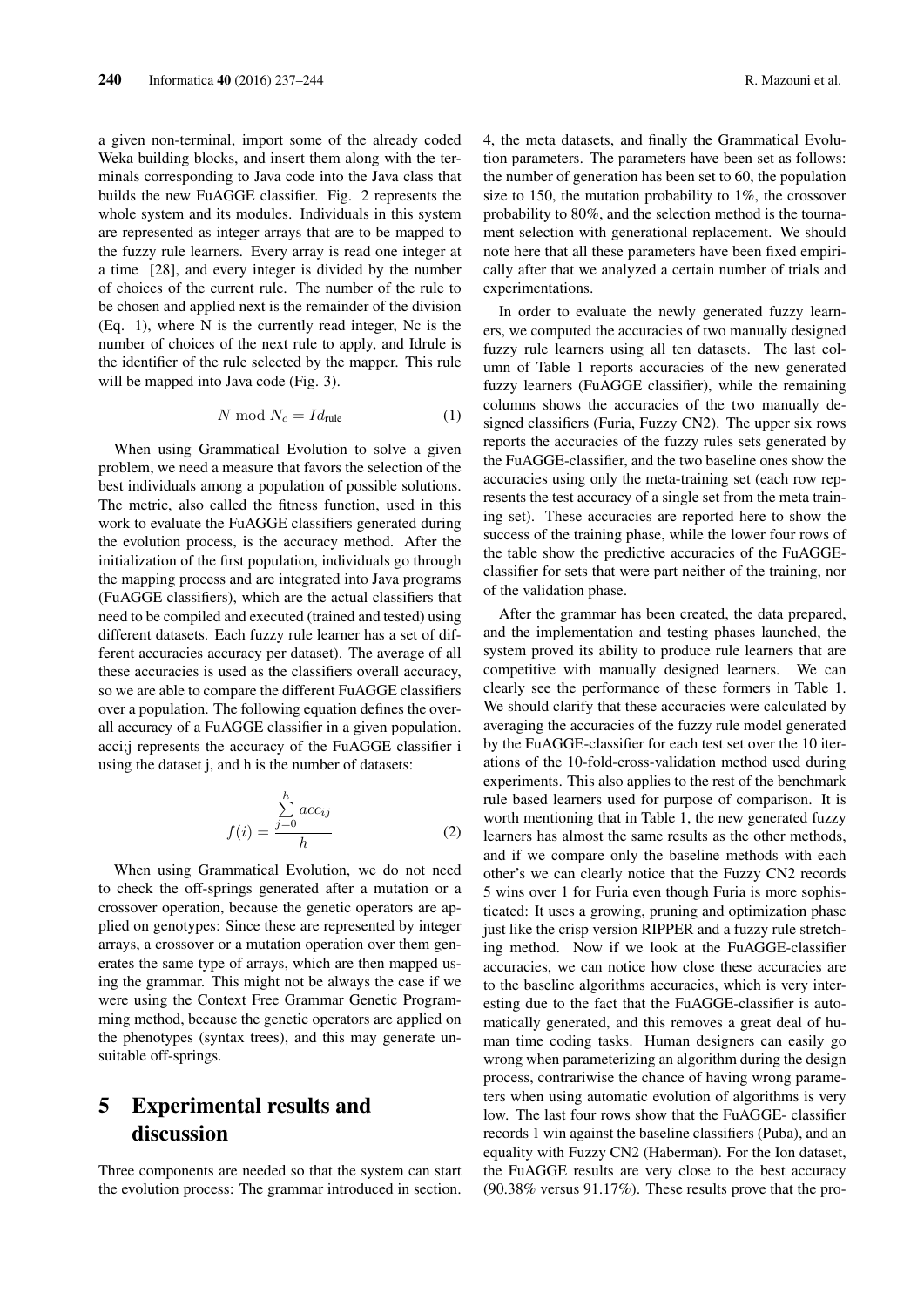| -->While <cond> <generateant> endwhile<br/><math>3 - \le</math>whileLoop&gt;<br/><math>\left(-&amp;-&amp;-&amp;\right(</math>Pos <math>\geq &lt; \alpha</math>-cover&gt; <math>\right) \neq 0</math>   ((Pos <math>\geq &lt; \alpha</math>-cover&gt; ) <math>\neq 0</math> &amp;&amp; (newAntExist))<br/><math>4 - \leq</math>cond<math>&gt;</math><br/>--&gt;<initializeant> <secwhile> [<preprune>]<br/><math>5 - &lt;</math>GenerateAnt<math>&gt;</math><br/><math>6 -</math><initializeant><br/>--&gt;True   bestSEED   randomSEED<br/><math>7 - &lt;</math>SecWhile<math>&gt;</math><br/>--&gt;While <seccond> <findant> endWhile<br/>--&gt;SelectorSetNotempty   SelectorSetNotempty &amp;&amp; SelectorNeg <a-cover><br/>8-<seccond><br/>--&gt;<refineant> <evaluateant> <selectant>  <refineant> <bayes>  <br/><math>9 - &lt;</math>FindAnt<math>&gt;</math><br/>if numCovExp (<math>&gt;1</math> &lt;)(90%  95%  99%) then <refineant> else <refineant>  <br/>if Antsizesmaller (2  3  5  7) then <refineant> else <refineant><br/>10-<refineant> --&gt;<includeselectors> <excludeselectors><br/>11-<includeselectors> --&gt;Include1selector   Include 2selectors<br/>12-<exludeselectors> --&gt;Exlude1selector   Exlude2selectors<br/>--&gt;LaplaceEstimate   FuzzyLaplace  Fuzzyls-content  FuzzyAccFunction  FuzzyPurity <br/><math>13 - \leq</math>EvaluateAnt&gt;<br/>FuuzyInfGain  FuzzyEntropy</exludeselectors></includeselectors></excludeselectors></includeselectors></refineant></refineant></refineant></refineant></refineant></bayes></refineant></selectant></evaluateant></refineant></seccond></a-cover></findant></seccond></initializeant></preprune></secwhile></initializeant></generateant></cond> | $1 - <$ Start $>$             | --> <fuzzyruleset> [<postprune>]</postprune></fuzzyruleset> |
|---------------------------------------------------------------------------------------------------------------------------------------------------------------------------------------------------------------------------------------------------------------------------------------------------------------------------------------------------------------------------------------------------------------------------------------------------------------------------------------------------------------------------------------------------------------------------------------------------------------------------------------------------------------------------------------------------------------------------------------------------------------------------------------------------------------------------------------------------------------------------------------------------------------------------------------------------------------------------------------------------------------------------------------------------------------------------------------------------------------------------------------------------------------------------------------------------------------------------------------------------------------------------------------------------------------------------------------------------------------------------------------------------------------------------------------------------------------------------------------------------------------------------------------------------------------------------------------------------------------------------------------------------------------------------------------------------------------------------------------|-------------------------------|-------------------------------------------------------------|
|                                                                                                                                                                                                                                                                                                                                                                                                                                                                                                                                                                                                                                                                                                                                                                                                                                                                                                                                                                                                                                                                                                                                                                                                                                                                                                                                                                                                                                                                                                                                                                                                                                                                                                                                       | 2- <fuzzy ruleset=""></fuzzy> | --> For-each-concept <whileloop> endFor.</whileloop>        |
|                                                                                                                                                                                                                                                                                                                                                                                                                                                                                                                                                                                                                                                                                                                                                                                                                                                                                                                                                                                                                                                                                                                                                                                                                                                                                                                                                                                                                                                                                                                                                                                                                                                                                                                                       |                               |                                                             |
|                                                                                                                                                                                                                                                                                                                                                                                                                                                                                                                                                                                                                                                                                                                                                                                                                                                                                                                                                                                                                                                                                                                                                                                                                                                                                                                                                                                                                                                                                                                                                                                                                                                                                                                                       |                               |                                                             |
|                                                                                                                                                                                                                                                                                                                                                                                                                                                                                                                                                                                                                                                                                                                                                                                                                                                                                                                                                                                                                                                                                                                                                                                                                                                                                                                                                                                                                                                                                                                                                                                                                                                                                                                                       |                               |                                                             |
|                                                                                                                                                                                                                                                                                                                                                                                                                                                                                                                                                                                                                                                                                                                                                                                                                                                                                                                                                                                                                                                                                                                                                                                                                                                                                                                                                                                                                                                                                                                                                                                                                                                                                                                                       |                               |                                                             |
|                                                                                                                                                                                                                                                                                                                                                                                                                                                                                                                                                                                                                                                                                                                                                                                                                                                                                                                                                                                                                                                                                                                                                                                                                                                                                                                                                                                                                                                                                                                                                                                                                                                                                                                                       |                               |                                                             |
|                                                                                                                                                                                                                                                                                                                                                                                                                                                                                                                                                                                                                                                                                                                                                                                                                                                                                                                                                                                                                                                                                                                                                                                                                                                                                                                                                                                                                                                                                                                                                                                                                                                                                                                                       |                               |                                                             |
|                                                                                                                                                                                                                                                                                                                                                                                                                                                                                                                                                                                                                                                                                                                                                                                                                                                                                                                                                                                                                                                                                                                                                                                                                                                                                                                                                                                                                                                                                                                                                                                                                                                                                                                                       |                               |                                                             |
|                                                                                                                                                                                                                                                                                                                                                                                                                                                                                                                                                                                                                                                                                                                                                                                                                                                                                                                                                                                                                                                                                                                                                                                                                                                                                                                                                                                                                                                                                                                                                                                                                                                                                                                                       |                               |                                                             |
|                                                                                                                                                                                                                                                                                                                                                                                                                                                                                                                                                                                                                                                                                                                                                                                                                                                                                                                                                                                                                                                                                                                                                                                                                                                                                                                                                                                                                                                                                                                                                                                                                                                                                                                                       |                               |                                                             |
|                                                                                                                                                                                                                                                                                                                                                                                                                                                                                                                                                                                                                                                                                                                                                                                                                                                                                                                                                                                                                                                                                                                                                                                                                                                                                                                                                                                                                                                                                                                                                                                                                                                                                                                                       |                               |                                                             |
|                                                                                                                                                                                                                                                                                                                                                                                                                                                                                                                                                                                                                                                                                                                                                                                                                                                                                                                                                                                                                                                                                                                                                                                                                                                                                                                                                                                                                                                                                                                                                                                                                                                                                                                                       |                               |                                                             |
|                                                                                                                                                                                                                                                                                                                                                                                                                                                                                                                                                                                                                                                                                                                                                                                                                                                                                                                                                                                                                                                                                                                                                                                                                                                                                                                                                                                                                                                                                                                                                                                                                                                                                                                                       |                               |                                                             |
|                                                                                                                                                                                                                                                                                                                                                                                                                                                                                                                                                                                                                                                                                                                                                                                                                                                                                                                                                                                                                                                                                                                                                                                                                                                                                                                                                                                                                                                                                                                                                                                                                                                                                                                                       |                               |                                                             |
|                                                                                                                                                                                                                                                                                                                                                                                                                                                                                                                                                                                                                                                                                                                                                                                                                                                                                                                                                                                                                                                                                                                                                                                                                                                                                                                                                                                                                                                                                                                                                                                                                                                                                                                                       |                               |                                                             |
|                                                                                                                                                                                                                                                                                                                                                                                                                                                                                                                                                                                                                                                                                                                                                                                                                                                                                                                                                                                                                                                                                                                                                                                                                                                                                                                                                                                                                                                                                                                                                                                                                                                                                                                                       | $14 - 5e lectant$             | -->1beam  2beam  3beam  4beam  5beam                        |
| $-5$ , 5   0.6   0.7   0.8   0.9<br>$15 - \alpha-cover>$                                                                                                                                                                                                                                                                                                                                                                                                                                                                                                                                                                                                                                                                                                                                                                                                                                                                                                                                                                                                                                                                                                                                                                                                                                                                                                                                                                                                                                                                                                                                                                                                                                                                              |                               |                                                             |
| $\rightarrow$ if (bayes Selector $\ge$ < $\beta$ -belonging>) form Rule<br>$16 - Bayes$                                                                                                                                                                                                                                                                                                                                                                                                                                                                                                                                                                                                                                                                                                                                                                                                                                                                                                                                                                                                                                                                                                                                                                                                                                                                                                                                                                                                                                                                                                                                                                                                                                               |                               |                                                             |
| $17 - < \beta$ -belonging<br>$-50.7$ 0.8 0.9 0.95                                                                                                                                                                                                                                                                                                                                                                                                                                                                                                                                                                                                                                                                                                                                                                                                                                                                                                                                                                                                                                                                                                                                                                                                                                                                                                                                                                                                                                                                                                                                                                                                                                                                                     |                               |                                                             |
| -->(Exlude1selector   Exlude2selector) <evaluateant><br/><math>18 - <p< math="">rePrune&gt;</p<></math></evaluateant>                                                                                                                                                                                                                                                                                                                                                                                                                                                                                                                                                                                                                                                                                                                                                                                                                                                                                                                                                                                                                                                                                                                                                                                                                                                                                                                                                                                                                                                                                                                                                                                                                 |                               |                                                             |
| -->ExludeRule modelAcc   <exludeselectors> modelAcc<br/><math>19 - &lt;</math>PostPrune&gt;</exludeselectors>                                                                                                                                                                                                                                                                                                                                                                                                                                                                                                                                                                                                                                                                                                                                                                                                                                                                                                                                                                                                                                                                                                                                                                                                                                                                                                                                                                                                                                                                                                                                                                                                                         |                               |                                                             |

Figure 2: The Fuzzy Set Covering Grammar.



Figure 3: Integer Arrays to a Java Code Mapping Process.

posed approach is very promising. However, the FuAGGE system is time consuming while evolving FuAGGE classifiers and requires high computational power. Actually, if run on an ordinary computer, the evolution process can take up to one week of continuous calculation. We should also note that this version of the system does not handle missing values. The system eliminates instances with missing value before using the datasets. We should also note that this version uses only numeric attributes. And finally, the data has been fuzzified manually which is really time consuming . This should be tackeled in the next version of the system by giving it the ability to handle missing values either by replacing missing values with the mean or median of the current class, or by the most common attribute values. We could also give the system the ability to automatically fuzzify data, this can be done simply by coding the steps required to fuzzify the data, or by following a method proposed by Swathi et al. [29, 30] which converts numerical attributes into fuzzy membership functions using fuzzy clustering. Swathi et al. [30] presented two heuris-

Table 1: Accuracy rates (%) using both meta-sets.

|             | Furia | Fuzzy-CN2 | <b>FuAGGE Classifier</b> |
|-------------|-------|-----------|--------------------------|
| <b>Iris</b> | 92.06 | 95.20     | 95.13                    |
| Pima        | 75.65 | 79.10     | 60.20                    |
| Glass       | 69.63 | 65.90     | 70.43                    |
| Wine        | 65.82 | 97.90     | 59.81                    |
| Vehicle     | 70.57 | 73.30     | 73.58                    |
| Wbc         | 95.28 | 98.11     | 96.26                    |
| Ecoli       | 83.63 | 83.90     | 79.82                    |
| <b>Ion</b>  | 91.17 | 89.50     | 90.38                    |
| Puba        | 67.83 | 57.44     | 70.10                    |
| Haberman    | 72.55 | 72.92     | 72.91                    |

tic algorithms for the estimation of parameterized family of membership functions, namely, triangular and trapezoidal.

Table 2 presents the accuracies of rule-based learners generated using our proposed system AGGE [31] in the first column, and those generated using the fuzzy exten-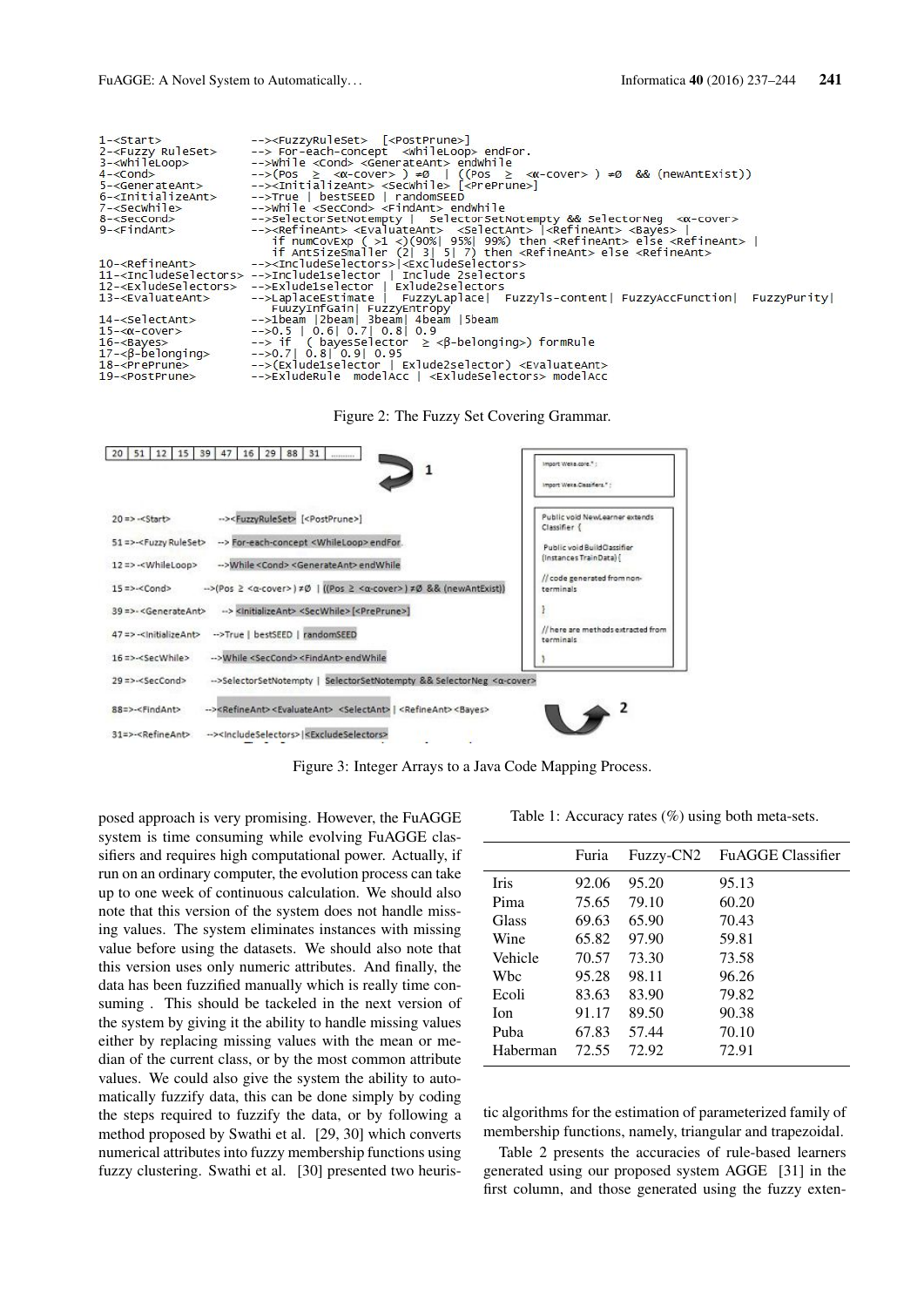

Figure 4: Modules of the proposed system.

| AGGE Classifier | <b>FuAGGE Classifier</b> |       |
|-----------------|--------------------------|-------|
| <b>Iris</b>     | 95.09                    | 95.13 |
| <b>Ion</b>      | 88.14                    | 90.38 |
| Pima            | 75.34                    | 60.20 |
| Wine            | 92.03                    | 59.81 |
| Vehicle         | 90.03                    | 73.58 |
| Glass           | 62.69                    | 70.43 |
| <b>WBC</b>      | 94.93                    | 96.26 |
| Ecoli           | 73.24                    | 79.82 |
| Haberman        | 67.45                    | 72.81 |
| Puba            | 76.44                    | 70.10 |

sion presented in this paper FuAGGE in the second column. It is worth noting that the parameters were set as follows: generations=60, population size=150, crossover=0.8, mutation=0.1, for both AGGE systems. The upper 6 rows represent the accuracies using the meta training set, and the lower rows the accuracies using the meta testing sets. We notice that even though the grammar used for the FuAGGE system is very straightforward, the system's classifiers recorded 7 wins versus 3 wins for the crisp AGGE classifiers. This is due to the efficiency of fuzzy systems versus crisp ones in the classification domain. FuAGGE proves to be more interesting than AGGE in terms of the efficiency of its generated classifiers. However, if the number of generations or the mutation and crossover rates are too high, we might lose the efficiency of the system because of the destructive nature of its operators. Accordingly, setting AGGE and FuAGGE parameters is highly sensitive.

### 6 Conclusion

In this paper we present a new approach able to automatically produce fuzzy rule-based learners. The system is mainly based on a BNF context free grammar representing the overall structure of the baseline fuzzy rule learners. It also applies the concept of Grammatical Evolution to produce the best fit rule learner. Experiments on a commonly used data benchmark show that it is possible to automatically produce rule learners that can compete with manually designed ones, even with a basic grammar. This is of great importance, because the proposed method reduces the burden of writing manually thousands of lines of source code, and offers a better parameterizing of programs. Our method can be easily extended to a wide range of applications, provided that sufficient related data is available. This may open interesting opportunities and new trends in data mining and computational intelligence. For instance, our system could produce rule based learners dedicated to medical data, biological data, or physics and engineering data. Algorithms would be parameterized in a way to better fit a specific domain and as a result, would achieve more accurate results in this particular field. Another way of extending the system is to change the grammar to make the system capable to generate other data mining algorithms, such as clustering or fuzzy clustering algorithms.

#### References

- [1] X. Wang, D. Nauck, M. Spott, R. Kruse. (2007) Intelligent data analysis with fuzzy decision trees, *Soft Computing*, Springer, pp. 439–457.
- [2] H. Shen, J. Yang, S. Wang, X. Liu, (2006) Attribute weighted mercer kernel based fuzzy clustering algo-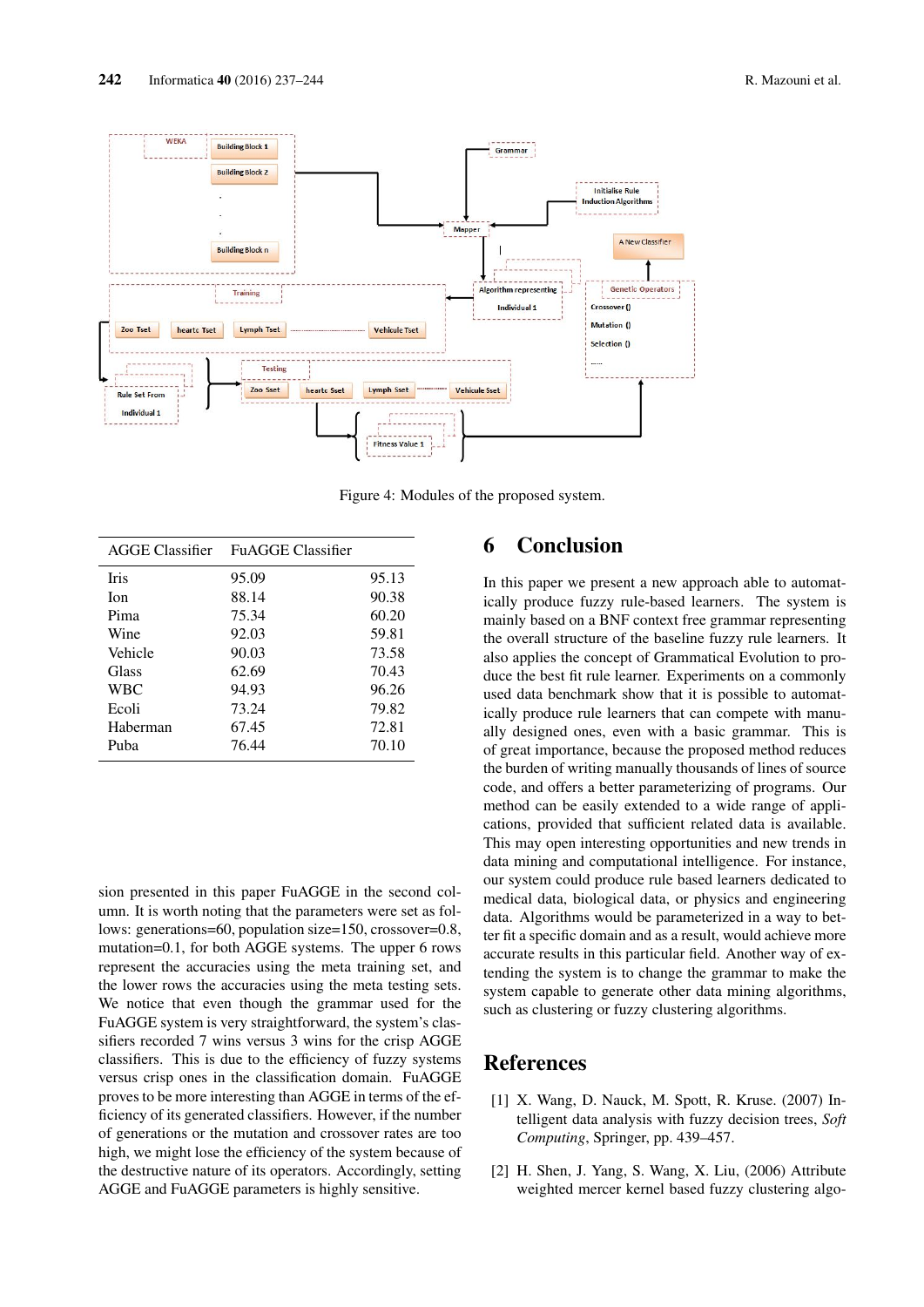rithm for general non-spherical datasets, *Soft Computing*, Springer, 10 (11) pp. 1061–1073.

- [3] R. Ab Ghani, A. Salwani, Y. Razali (2015) Comparisons between artificial neural networks and fuzzy logic models in forecasting general examinations results, *2nd International Conference on Computer, Communications and Control Technology*, Malaysia, pp. 253–257.
- [4] J. Zyl (2007) *Fuzzy set covering as a new paradigm for the induction of fuzzy classification rules*, University of Mannheim.
- [5] C. Wang, J. Liu, T. Hong, S. Tseng (1997) FILSMR: a fuzzy inductive learning strategy for modular rules, *Proceedings of the Sixth IEEE International Conference on Fuzzy Systems*, pp. 1289–1294.
- [6] L. A. Zadeh (1965) Fuzzy sets, *Information and Control*, pp. 333–353.
- [7] D. Cendrowska (1987) PRISM: An Algorithm for Inducing Modular Rules, *In International Journal of Machine Learning Studies*, pp.349–370.
- [8] C. Wang, C. Tsai, T. Hong, S. Tseng, (2003) Fuzzy Inductive Learning Strategies, *Applied Intelligence*, Publisher, 18 (2) pp. 179–19.
- [9] J. Zyl, I. Cloete, (2004) FuzzConRI- A Fuzzy Conjunctive Rule Inducer, *Proceedings of the ECML/PKDD04 Workshop on Advances in Inductive Rule Learning*, pp. 194–203.
- [10] P. Clark, R. Boswell,(1991) Rule induction with CN2: Some recent improvements, *Proceedings of the Sixth European Working Session on Learning*,pp. 151–163.
- [11] H. Theron, I. Cloete, (1996) BEXA: A covering algorithm for learning propositional concept descriptions, *Machine Learning*, Publisher, pp. 5–40.
- [12] J. Zyl, I. Cloete, (2005) Fuzzy rule induction in a set covering framework, *IEEE Trans. Fuzzy Syst*, pp. 93– 110.
- [13] J. Huhn, E. Hullermeier, (2009) FURIA: an algorithm for unordered fuzzy rule induction, *Data Mining and Knowledge Discovery*, pp. 293–319.
- [14] J. Furnkranz, (1994) Pruning Methods for Rule Learning Algorithms, *Proceedings of the 4th International Workshop on Inductive Logic Programming*,USA, pp. 231–336.
- [15] J. N. Swathi, B.B. Rajen, P. Ilango , M. Khalid , B. K. Tripathy, (2014) Induction of fuzzy decision trees and its refinement using gradient projected-neuro-fuzzy decision tree, *International Journal of Advanced Intelligence Paradigms*,pp. 346–369.
- [16] J. Montana (1994) Strongly Typed Genetic Programming, *Evolutionary Computation Journal*, pp. 199– 230.
- [17] A. Nohejl, (2011) *Grammar Based Genetic Programming*, Charles University of Prague.
- [18] H. Li, L. Wong (2014) Knowledge Discovering in Corporate Securities Fraud by Using Grammar Based Genetic Programming, *Journal of Computer and Communications* pp. 148–156.
- [19] I. Dempsey, M. O'Neill, A. Brabazon (2009) *Foundations in Grammatical Evolution for Dynamic Environments*, Springer.
- [20] M. O'Neill, E. Hemberg, C. Gilligan, E. Bartley, J. McDermott, A. Brabazon (2008) GEVA: Grammatical Evolution. in Java, *SIGEVOlution ACM*, (3) pp.17-23.
- [21] A. De Silva, F. Noorian, R. Davis, P. Leong (2013) A Hybrid Feature Selection and Generation Algorithm for Electricity Load Prediction using Grammatical Evolution, *12th International Conference on Machine Learning and Applications*, Miami USA, pp. 211-217.
- [22] P. Gisele, A. Freita, (2010) *Automating the Design of Data Mining Algorithms*, Springer Berlin Heidelberg.
- [23] J. R. Quinlan, (1986) Induction of Decision Trees, *Machine Learning* , Kluwer Academic Publishers, pp. 81–106.
- [24] A. Freitas, (2002) *Data mining and Knowledge Discovery with evolutionary algorithms*, Springer Verlag.
- [25] M. Corn, M. A. Kunc, (2015) Designing model and control system using evolutionary algorithm, *8th Vienna International Conferenceon Mathematical Modelling — MATHMOD 2015*, Vienna, pp. 536–531.
- [26] M. Dong, R. Kothari (2014) Classifiability Based Pruning of Decision Trees, *Neural Networks. Proceedings IJCNN '14, International Joint Conference on Neural Networks (IJCNN)*, Washington, pp. 1793– 1947.
- [27] UCI Machine Learning Repository, http://archive.ics.uci.edu/ml/
- [28] A. Nohejl, (2009) *Grammatical Evolution*, Charles University of Prague.
- [29] J. N. Swathi, I. Paramasivam, B. B. Rajen, M. Khalid (2015) A Study on the Approximation of Clustered Data to Parameterized Family of Fuzzy Membership Functions for the Induction of Fuzzy Decision Trees, *Cybernetics and Information Technologies*,pp. 75–96.